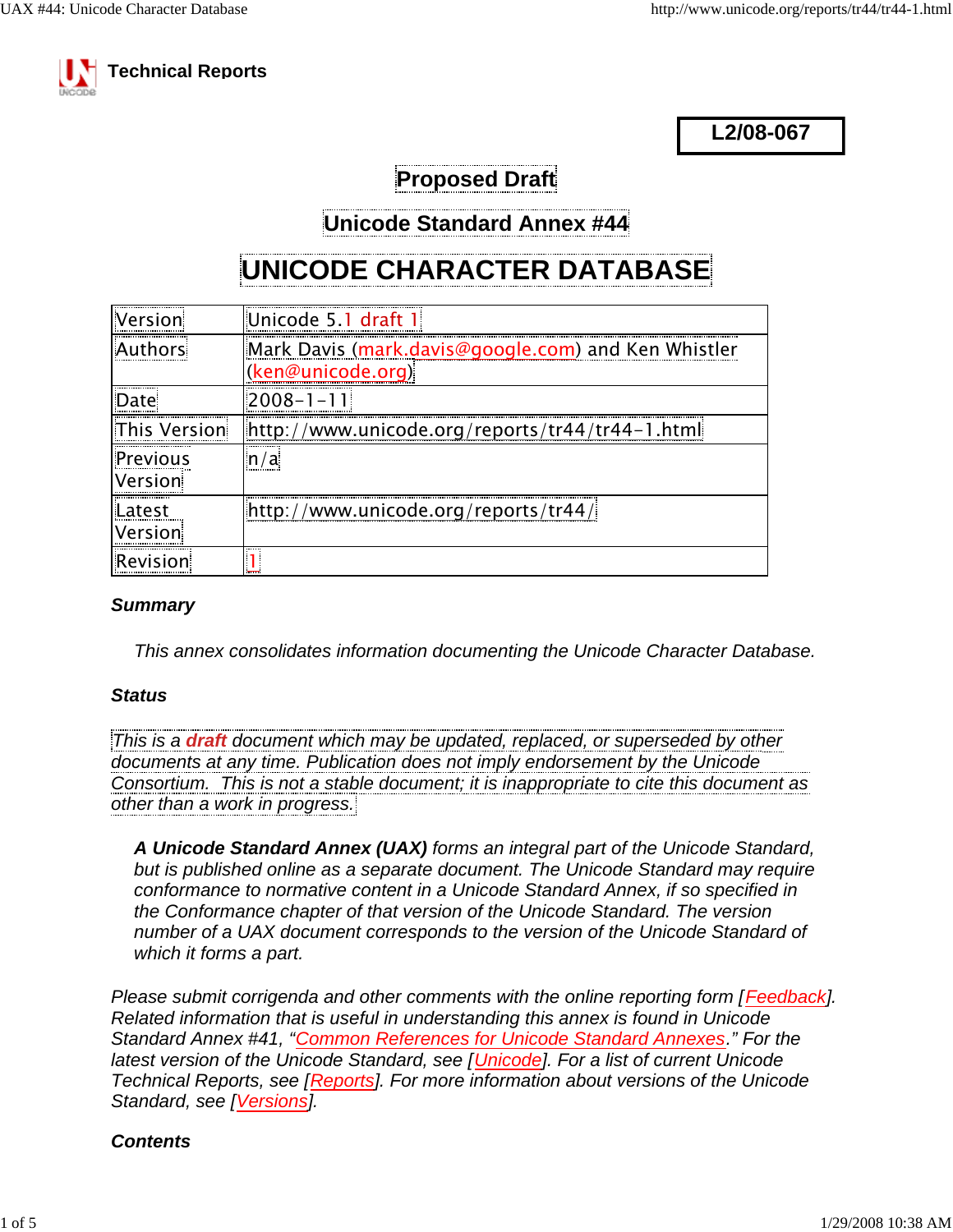1. Introduction 2. Conformance 3. Documentation Files 3.1 UCD.html 3.2 NamesList.html 3.3 Unihan.html 3.4 StandardizedVariants.html 3.5 Data File Comments 4. UCD Property Files 4.1 NormalizationTest.txt 4.2 LineBreakTest.txt 4.3 Segmentation Test Files 5. UCD in XML **Acknowledgments** References **Modifications** 

*Warning: the information in this file does not completely describe the use and interpretation of Unicode character properties and behavior. It must be used in conjunction with the data in the other files in the Unicode Character Database, and relies on the notation and definitions supplied in The Unicode Standard. All chapter references are to Version 5.0.0 of the standard unless otherwise indicated.*

### **1 Introduction**

The Unicode Character Database (UCD) is a collection of data files which contain the Unicode character code points and character names and which define the Unicode character properties and mappings between Unicode characters (such as case mappings).

This annex describes the UCD and provides a guide to the various documentation files associated with it.

The current version of the UCD is always located on the Unicode Web site at:

http://www.unicode.org/Public/UNIDATA/

The specific files for the UCD associated with this version of the Unicode Standard (5.1.0) are located at:

http://www.unicode.org/Public/5.1.0/

Stable, archived versions of the UCD associated with all earlier versions of the Unicode Standard can be accessed from:

http://www.unicode.org/ucd/

See Section 4.1, "Unicode Character Database", in [Unicode] for a general discussion of the UCD and its use in defining properties.

### **2 Conformance**

The Unicode Character Database is an integral part of the Unicode Standard.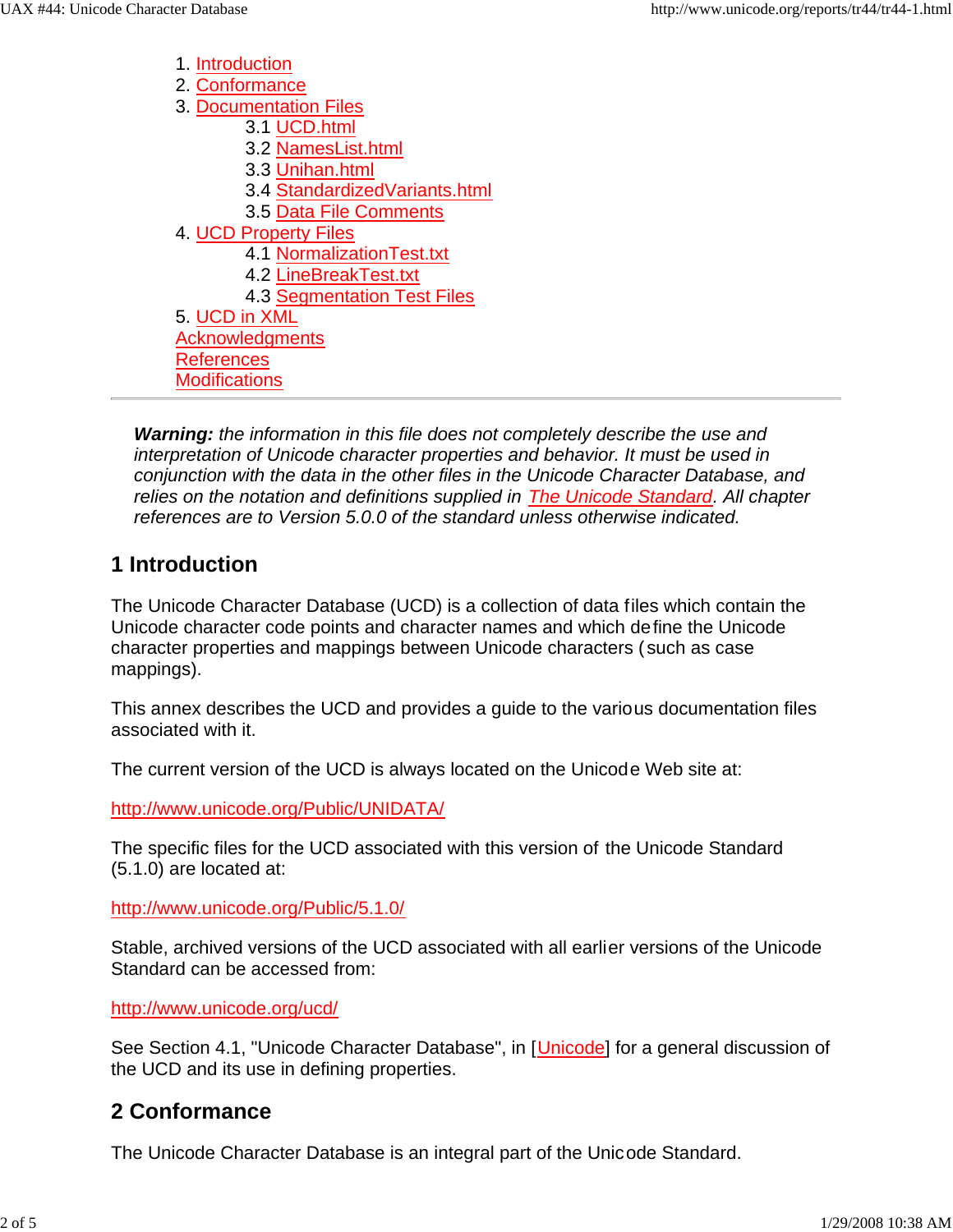The UCD contains normative property and mapping information required for implementation of various Unicode algorithms such as the Unicode Bidirectional Algorithm, Unicode Normalization, and Unicode Casefolding. The data files also contain additional informative and provisional character property information.

Each specification of a Unicode algorithm, whether specified in the text of [Unicode] or in one of the Unicode Standard Annexes, designates which data file(s) in the UCD are required for providing normative property information required by that algorithm.

For information on the meaning and application of the terms *normative, informative*, and *provisional*, see Section 3.5, "Properties" in [Unicode].

## **3 Documentation Files**

The UCD also contains a number of documentation files, which provide information about the UCD as a whole, and about file formats, status, derivation of derived properties, and various other information.

#### **3.1 UCD.html**

UCD.html is the most important of the documentation files. It provides a complete listing of the UCD data files and character properties. It indicates which properties are normative and where they are defined. It provides further information required for the proper interpretation of some of the Unicode character properties.

UCD.html also records the modification history for the data files in the UCD, noting changes from version to version of the standard.

#### **3.2 NamesList.html**

NamesList.html formally describes (in BNF) the format of the NamesList.txt data file, the file which is used to drive the printing of the Unicode code charts and names list. See also Section 17.1, "Character Names List", in [Unicode] for a detailed discussion of the conventions used in the names list.

#### **3.3 Unihan.html and UAX #38**

Unihan.html describes the format and content of Unihan.txt, the data file which collects together all property information for CJK Unified Ideographs. As of Version 5.1.0 of the Unicode Standard, the content of Unihan.html has been incorporated into the new [UAX38], which is intended to supersede Unihan.html.

#### **3.4 StandardizedVariants.html**

StandardizedVariants.html documents standardized variants, showing a representative glyph for each. It is closely tied to the data file, StandardizedVariants.txt , which defines those sequences normatively.

#### **3.5. Data File Comments**

In addition to the specific documentation files for the UCD, individual data files often contain extensive header comments describing their content and any special conventions used in the data. In some instances, individual property definition sections are also commented with information about how the property may be derived.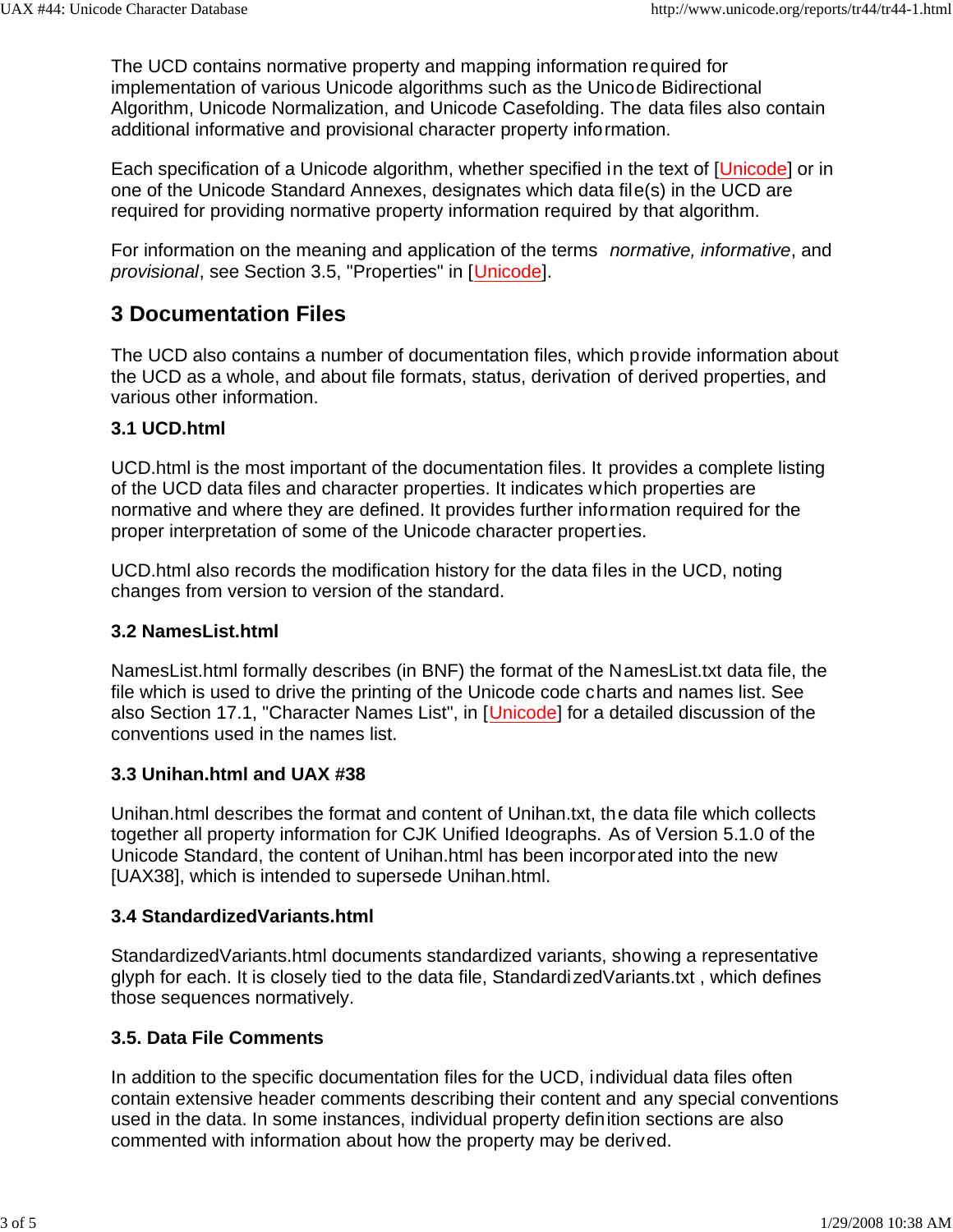# **4 Test Files**

The UCD also contains a number of test data files, which specify, in standard formats, data which can be used to test implementation of Unicode algorithms.

#### **4.1. NormalizationTest.txt**

This file contains data which can be used to test an implementation of the Unicode Normalization Algorithm. (See [UAX15].)

### **4.2. LineBreakTest.txt**

This file, located in the auxiliary directory of the UCD, contains data which can be used to test an implementation of the Unicode Linebreaking Algorithm. (See [UAX14].)

There is an associated documentation file, LineBreakTest.html, which displays the results of the Linebreaking Algorithm in an interactive chart form, with a documented listing of the rules.

#### **4.3. Segmentation Test Files**

The following three data files are also located in the auxiliary directory of the UCD:

- GraphemeBreakTest.txt
- SentenceBreakTest.txt
- WordBreakTest.txt

They contain data which can be used to test an implementation of the segmentation algorithms specified in [UAX29].

There are also associated documentation files, which display the results of the segmentation algorithms in an interactive chart form, with a documented listing of the rules:

- GraphemeBreakTest.html
- SentenceBreakTest.html
- WordBreakTest.html

# **5 UCD in XML**

[UAX42] defines an XML schema which is used to incorporate all of the Unicode character property information into an XML version of the UCD.

Starting with Version 5.1.0, a set of XML data files using that schema are also released with each version of the UCD. Those data files make it possible to import and process the UCD property data using standard XML parsing tools, instead of the specialized parsing required for the various individual data files of the UCD.

## **Acknowledgments**

Mark Davis and Ken Whistler are the authors of the initial version and have added to and maintained the text of this annex.